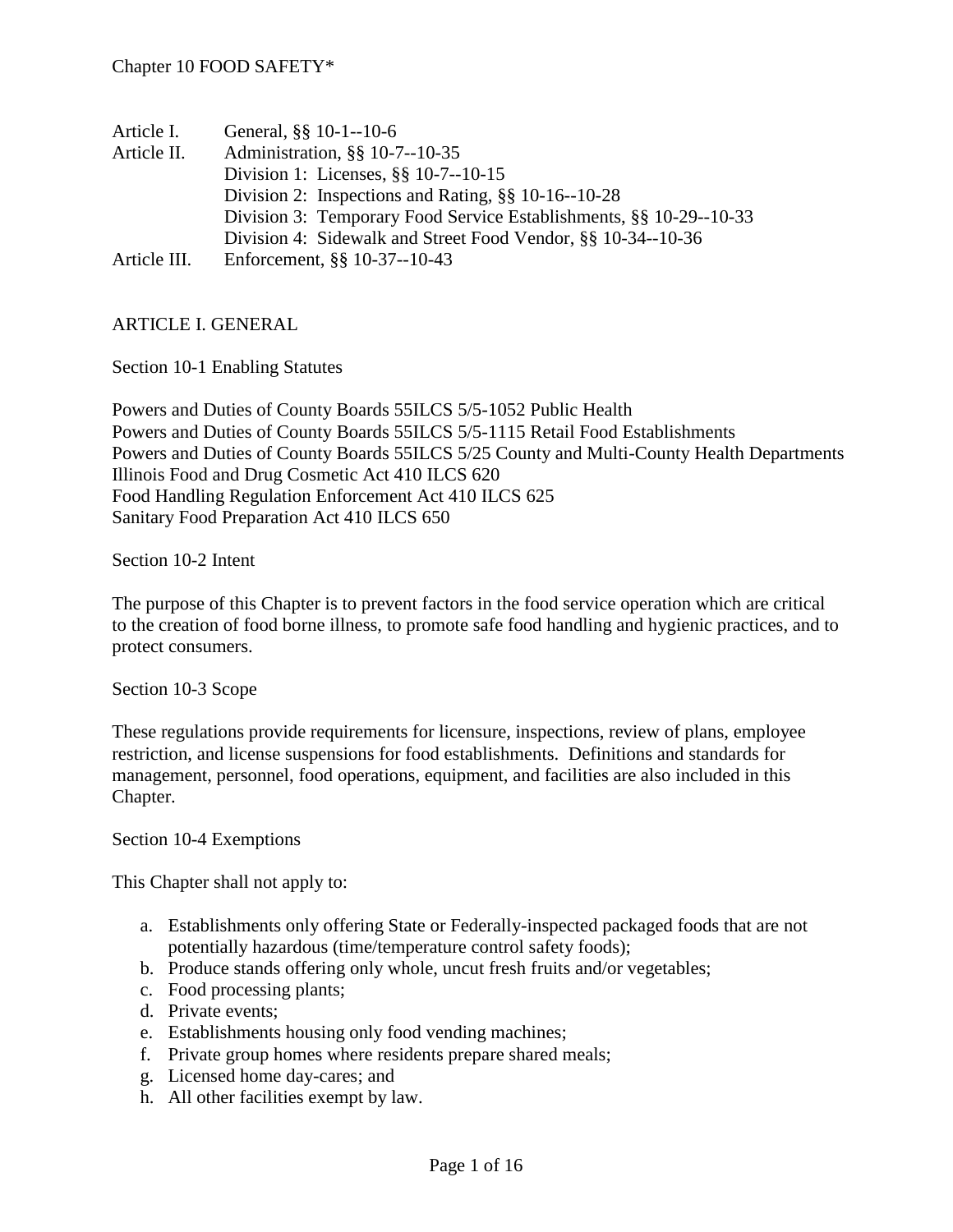In addition to those provisions set forth herein, this Chapter hereby adopts by reference and incorporates the current edition and subsequent revisions of, and shall be interpreted and enforced in accordance with the provisions set forth in the following:

- a. "State of Illinois, Food Service Sanitation Code 77 ILL. Adm. Code 750";
- b. "State of Illinois, Retail Food Store Sanitation Code 77 ILL. Adm. Code 760";
- c. "Bed and Breakfast Act, 50 ILCS 820/1"; and

One copy of each shall be on file in the office of the Peoria County Clerk.

Section 10-6 Definitions

As used in this Chapter the following terms shall mean as indicated below:

- 1. *Adulterated:* the condition of a food if:
	- a. It bears or contains any poisonous or deleterious substance in a quantity which may render it injurious to health;
	- b. It bears or contains any added poisonous or deleterious substance for which no safe tolerance has been established by regulation or in excess of such tolerance if one has been established;
	- c. It consists in whole or in part of any filthy, putrid, or decomposed substance, or if it is otherwise unfit for human consumption;
	- d. If it has been processed, prepared, packed, or held under unsanitary conditions, whereby it may have become contaminated with filth, or whereby it may have been rendered injurious to health;
	- e. It is in whole or in part the product of a diseased animal or an animal which has died otherwise than by slaughter; or
	- f. Its container is composed in whole or in part of any poisonous or deleterious substance which may render the contents injurious to health.
- 2. *Applicant:* any person making application to the Health Department for a license.
- 3. *Approved:* acceptable to the Health Authority based on its determination as to conformance with appropriate standards and good public health practice.
- 4. *Authorized representative:* those persons designated by the Health Department Administrator to enforce the provisions of this Chapter.
- 5. *Board:* the Peoria County Board of Health or its authorized representative.
- 6. *Bulk food:* processed or unprocessed food in aggregate containers from which specified quantities desired by the consumer are withdrawn.
- 7. *Business days:* Monday through Friday from 8:00 a.m. to 4:30 p.m. excluding Health Department observed holidays.
- 8. *Caterer:* business involved in the preparation, sale, or distribution of food and/or drink in bulk at one location and served by the same licensed business at a different location that may or may not be under the ownership or control of the operator of such service.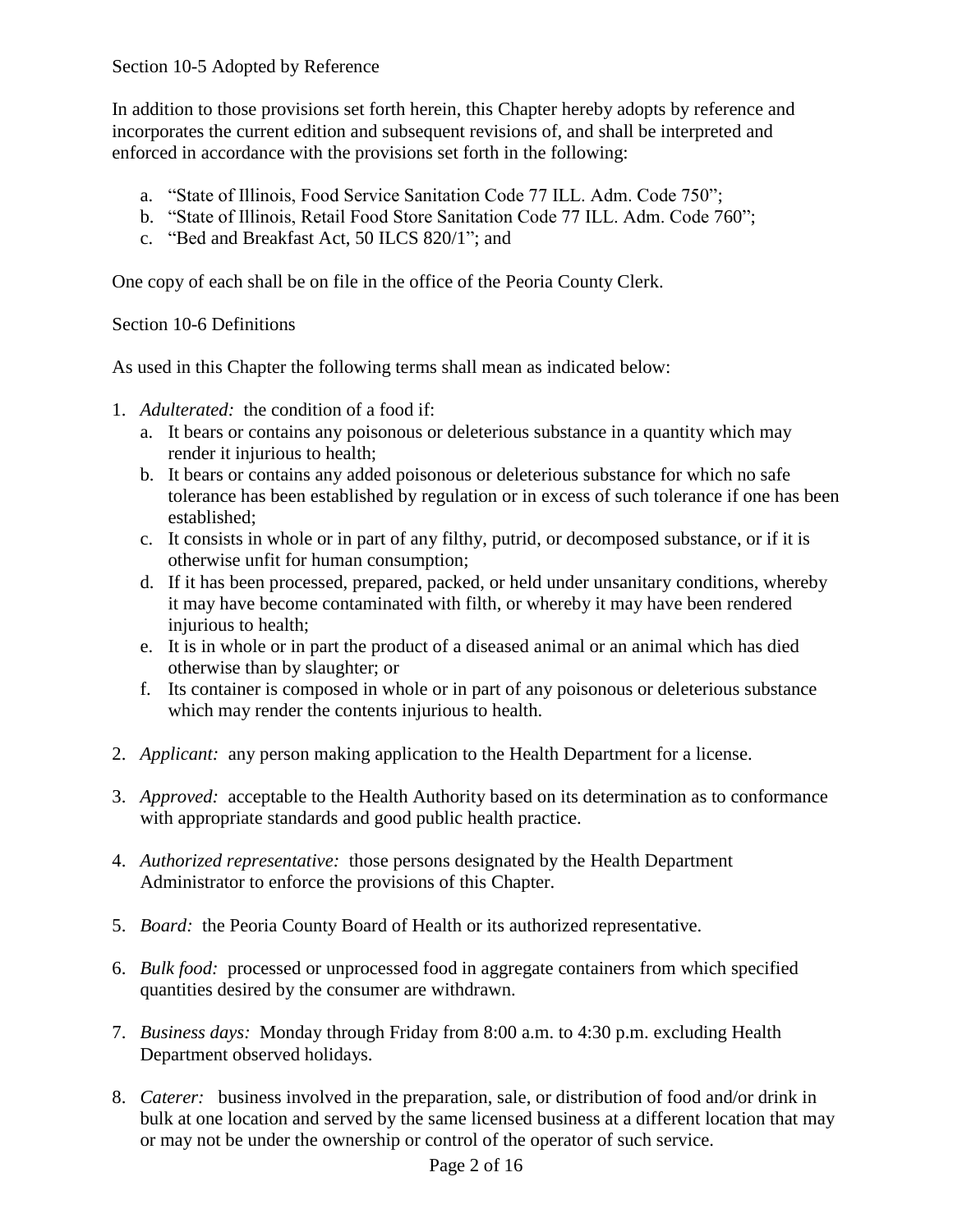- 9. *Cease and desist order:* a written order issued by the Health Authority which directs the responsible person to immediately stop doing or allowing a specific action to occur. A cease and desist order may or may not include a direction to completely cease operations at a facility. A cease and desist order may include a timeframe to achieve compliance as long as there is not an imminent health hazard to public health or safety.
- 10. *Commissary:* a licensed food establishment in which food, containers, or supplies are kept, handled, prepared, packaged, washed, and/or stored.
- 11. *Continental Breakfast:* meals providing only non-potentially hazardous beverages, whole fruits/juices, and commercially prepared non-potentially hazardous baked goods.
- 12. *Embargo:* an order issued by the Health Authority that acts as a temporary isolation or quarantine of food or equipment the Health Authority believes or has reason to believe is in violation of this Chapter.
- 13. *Event coordinator:* any person or organization that is responsible for organizing and planning an event at which one or more temporary food establishments or mobile food units operate.
- 14. *Event participant or operator:* any person providing/serving food, with or without charge, at an event at which one or more temporary food service establishments or mobile food units operate.
- 15. *Extensive remodel:* any structural additions or alterations to existing establishments; changes, modifications, and extensions of plumbing systems, excluding routine maintenance. Extensive remodeling does not include redecorating, refurbishing, altering seating design, or reducing seating capacity.
- 16. *Food establishment:* any food service establishment; tavern; bar; nightclub; commissary; catering kitchen; bakery; bed and breakfast establishment; retail food store; mobile food unit; sidewalk and street food vending unit; temporary food establishment; private, public or nonprofit organization or institution routinely serving food; and any other eating or drinking establishment or operation where food or drink is prepared, served, or provided for human consumption with or without charge.
- 17. *Food preparation:* the handling, processing, and/or serving of foods.
- 18. *Health Authority:* the Administrator of the Peoria City/County Health Department or its authorized representative.
- 19. *Health Department:* the Peoria City/County Health Department, an agency of the Peoria County Board of Health.
- 20. *Imminent health hazard:* significant threat or danger to health that is considered to exist when there is evidence sufficient to show that a product, practice, circumstance, or event creates a situation that requires immediate correction or cessation of operation to prevent injury, based on:
	- a. The number of potential injuries; and
	- b. The nature, severity, and duration of the anticipated injury.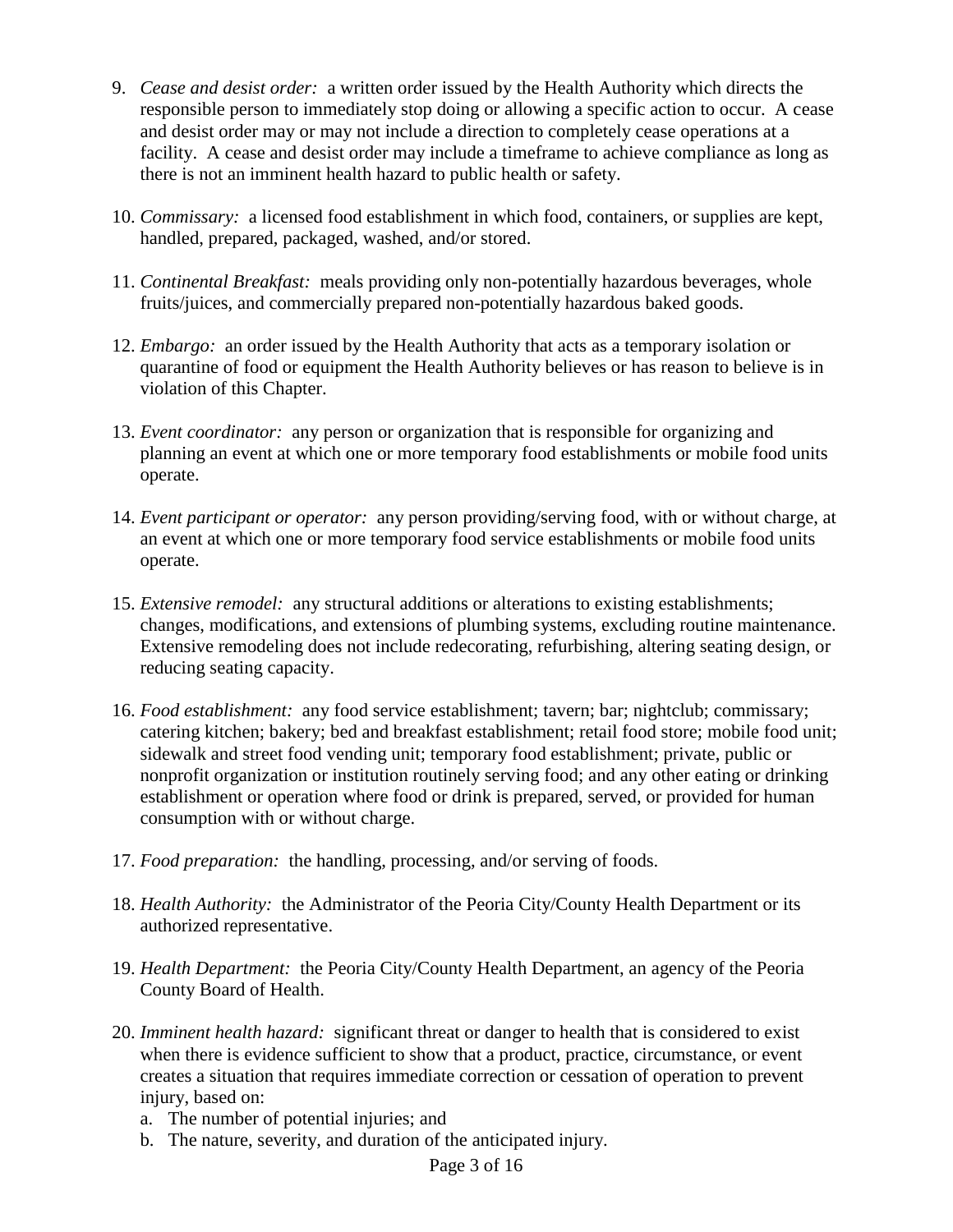- 21. *License:* the document issued by the Health Authority that authorizes a person to operate a food establishment.
- 22. *License holder:* the entity that is legally responsible for the operation of the food establishment, such as the owner, the owner's agent, or other person, and possesses a valid license to operate the food establishment.
- 23. *Mobile food unit:* a vehicle-mounted food establishment designed and operated to be readily movable, e.g., mobile truck moving from location to location continuously. The unit shall not have permanent connections to water, wastewater, or electricity. This term includes trailer-mounted kitchens.
- 24. *Operator:* a person who has been approved by the license holder to perform and/or oversee the day-to-day food service operation.
- 25. *Plan review:* an evaluation process conducted by the Health Authority to determine whether or not a food establishment is in compliance with Chapter 10, Food Safety.
- 26. *Premises:* the physical facility, its contents, and the contiguous land or property under the control of the permit holder.
- 27. *Public event:* any event open to the public where food is prepared or served. An event that is advertised with fliers, banners, newspaper articles, radio or TV announcements, social media, or by other means is considered a public event and is subject to regulation under this Chapter. Any event not considered a public event shall be considered private. The Health Authority shall make the final determination as to whether an event shall be considered private or public under this Chapter.
- 28. *Seasonal food establishment:* a food establishment that is licensed on an annual basis to operate at a fixed location for no more than eight (8) consecutive months within a calendar year.
- 29. *Sidewalk and street food vending unit:* a non-motorized vending cart (may have cooking and/or hot/cold holding equipment attached) that works out of a commissary; sets up, tears down, and serves food items for no more than four (4) consecutive hours a day during the weekdays; and meets the requirements of this Chapter.
- 30. *Sidewalk and street food vendor:* a person who owns and/or operates a sidewalk and street food vending unit.
- 31. *Temporary food service establishment:* a food service establishment that operates at a fixed location for a period of time of not more than 14 consecutive days in conjunction with a single event or celebration.
- 32. *Variance:* a written document issued by the Health Authority that authorizes a modification or waiver of one or more requirements of this Chapter.
- 33. *Wholesome:* in sound condition, clean, free from adulteration or contamination, and otherwise suitable for human consumption.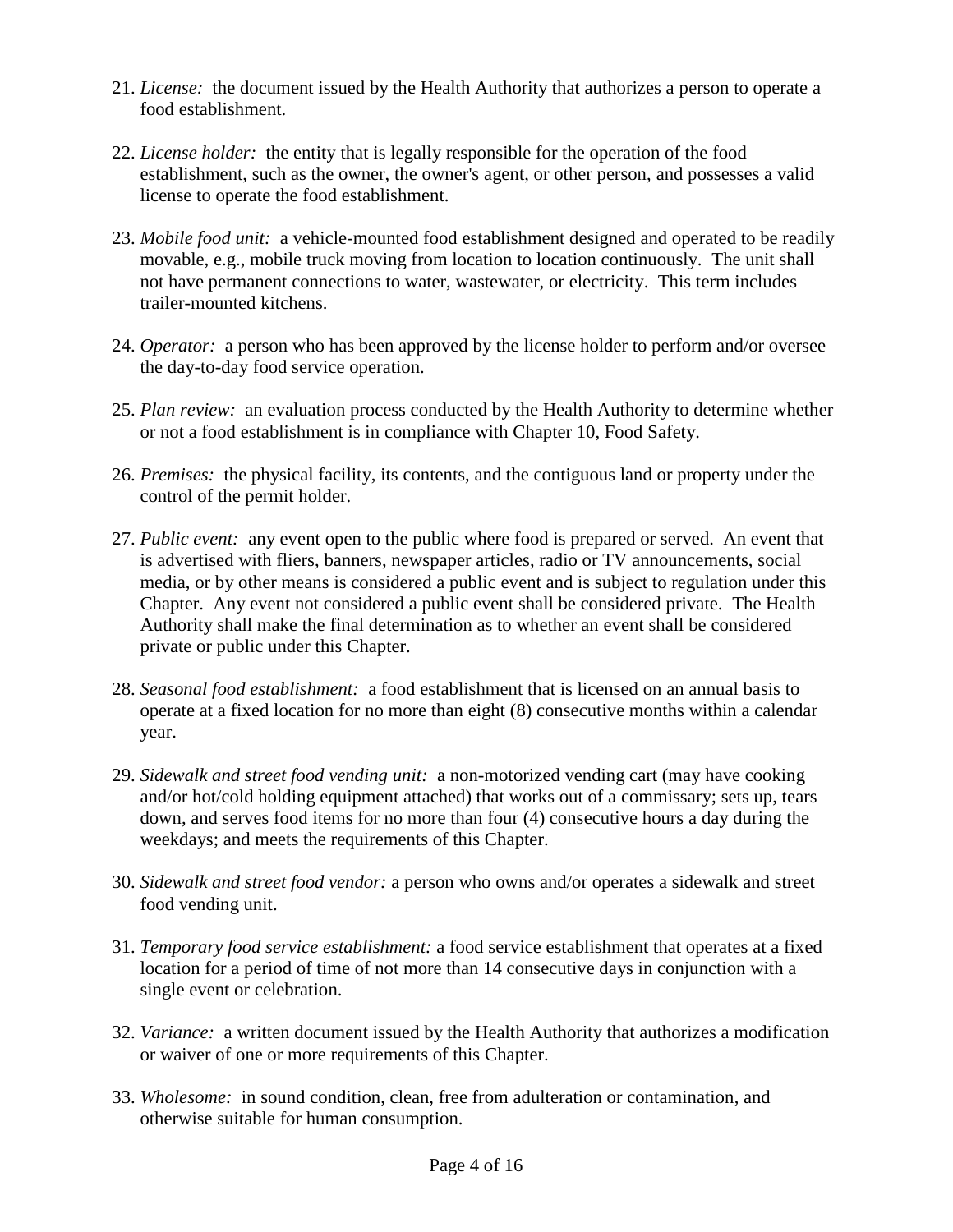#### **ARTICLE II. ADMINISTRATION**

#### **DIVISION 1: LICENSES**

#### Section 10-7 License Requirements

It shall be unlawful for any person to operate a food establishment within the scope of this Chapter, within the County of Peoria, State of Illinois without a valid license issued by the Health Authority. Only a person who complies with the requirements of this Chapter shall be entitled to receive and retain such a license.

- A. **Transferable**: Licenses shall not be transferable from one person to another person, nor be applicable to any location, building, or place other than that for which it was issued.
- B. **Issuance of Licenses**: Any person desiring to operate a food establishment or to renew an expired license within the scope of this Chapter shall make written application for a license on forms provided by the Health Department.

Section 10-8 License Term

- A. **All Licenses**: All licenses shall be valid from January 1 through December 31 of each year unless otherwise noted in this Chapter. Licenses for all food establishments shall be automatically suspended should the license holder or operator cease operation of the food establishment for thirty (30) consecutive days or longer, if the Health Authority is not given notice prior to the cessation of operation. Said license shall be reinstated upon application to the Health Authority or authorized representative for re-inspection of the food establishment to determine if the establishment is in compliance with the applicable requirements of this Chapter.
- B. **Seasonal Licenses:** Licenses issued to seasonal food establishments shall be valid from the date of issue and shall expire within eight (8) months or on December 31 of that calendar year, which ever comes first.

Section 10-9 License Categories

For every food establishment operating in Peoria County, the Health Authority shall assess the relative potential risks of creating a foodborne illness. This classification shall result in the facility being placed into a license category as it relates to food safety.

These license categories are not meant to imply that any given establishment is more or less safe than others. The criteria in the *State of Illinois, Food Service Sanitation Code 77 ILL. Adm. Code 750* shall be utilized to determine risk.

Section 10-10 License Posting

Operators shall post a valid license issued pursuant to this Chapter in the food establishment so as to be clearly visible to the public or, in the case of any temporary license, at the temporary location for which it is issued. A valid license is one that is not suspended, revoked, or expired.

Section 10-11 Issuance of License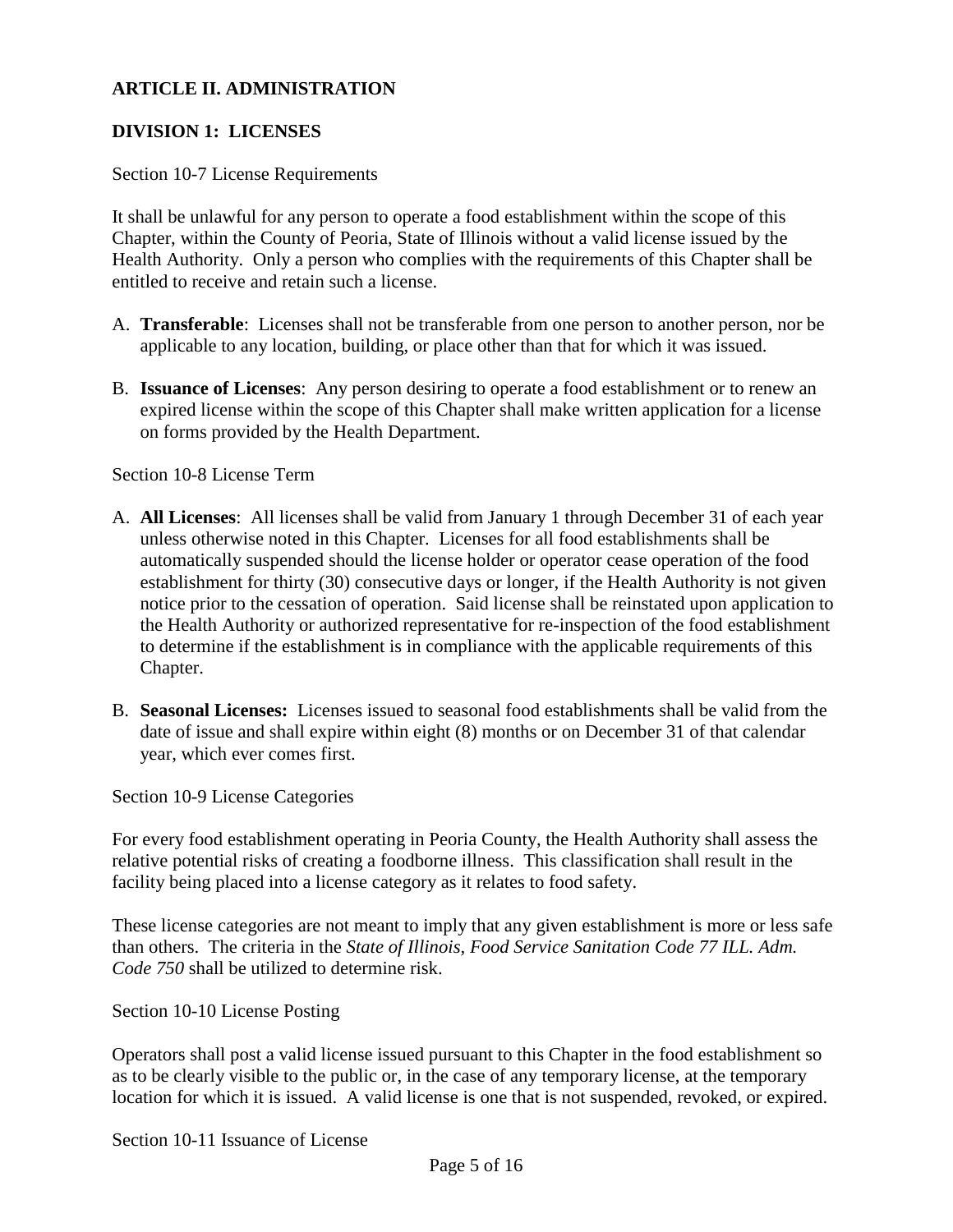- A. **Application for License:** After approval of the plans and upon receipt of a completed application for a license, the Health Authority shall conduct an inspection of the premises. If the Health Authority finds the food establishment in compliance with the provisions of this Chapter, the Health Authority shall approve the food establishment to begin operations.
- B. **Annual Renewal of Licenses:** For continued operation of the establishment, annual renewal of the license shall be required. Any license holder desiring to renew his/her license shall make proper application on renewal forms provided by the Health Department and pay all outstanding balances owed to the Health Department including, but not limited to, license renewal fee, late fees, re-inspection fees, and insufficient fund charges before the license will be issued. License holders subject to the City of Peoria Restaurant Tax must be current on obligations due the City at the time of Renewal of the annual license. If a license holder is delinquent on obligations due the City, the annual renewal license shall be denied and shall not issue until such time as the license holder becomes current on obligations due the City.
- C. **Mobile Food Unit License:** Operators seeking mobile food unit licensure shall provide the Health Authority, prior to licensure, the following:
	- 1. Proof of access to a commissary;
	- 2. A list of all items to be prepared and served during the course of licensure;
	- 3. A list of all known events and locations at which the operator shall be preparing and serving food during the course of licensure; and
	- 4. A completed plan review.

In addition to the above requirements, the License Holder must notify the Health Authority of any event changes or additions prior to the event.

Section 10-12 License Fees

- A. **Authority to Establish Fees:** Pursuant to the Counties Code, 55 ILCS 5/5-1115, the Peoria County Board shall establish fees that are reasonable and necessary to provide the services and required activities. A fee schedule shall be maintained in the office of the County Clerk and the Peoria City/County Health Department. The fee schedule shall be available for reviewing and copying by the public and is incorporated herein by reference.
- B. **License Fees:** Once a license has been issued by the Health Department the fee is nonrefundable.
- C. **Failure to Submit the Total Fee:** Any failure by the license holder to submit the total fee(s) required by the date of license expiration will result in an expired license. A notice for cessation of food establishment operations will be issued by the Health Authority due to the lack of a valid license.
- D. **Penalty Fee:** Any person who operates a food establishment prior to the issuance of a license from the Health Department, whether it is a new facility or a change of ownership, will be assessed a penalty fee.
- E. **Plan Review Fee:** Food establishments shall pay all applicable plan review fees prior to the Health Authority reviewing plans.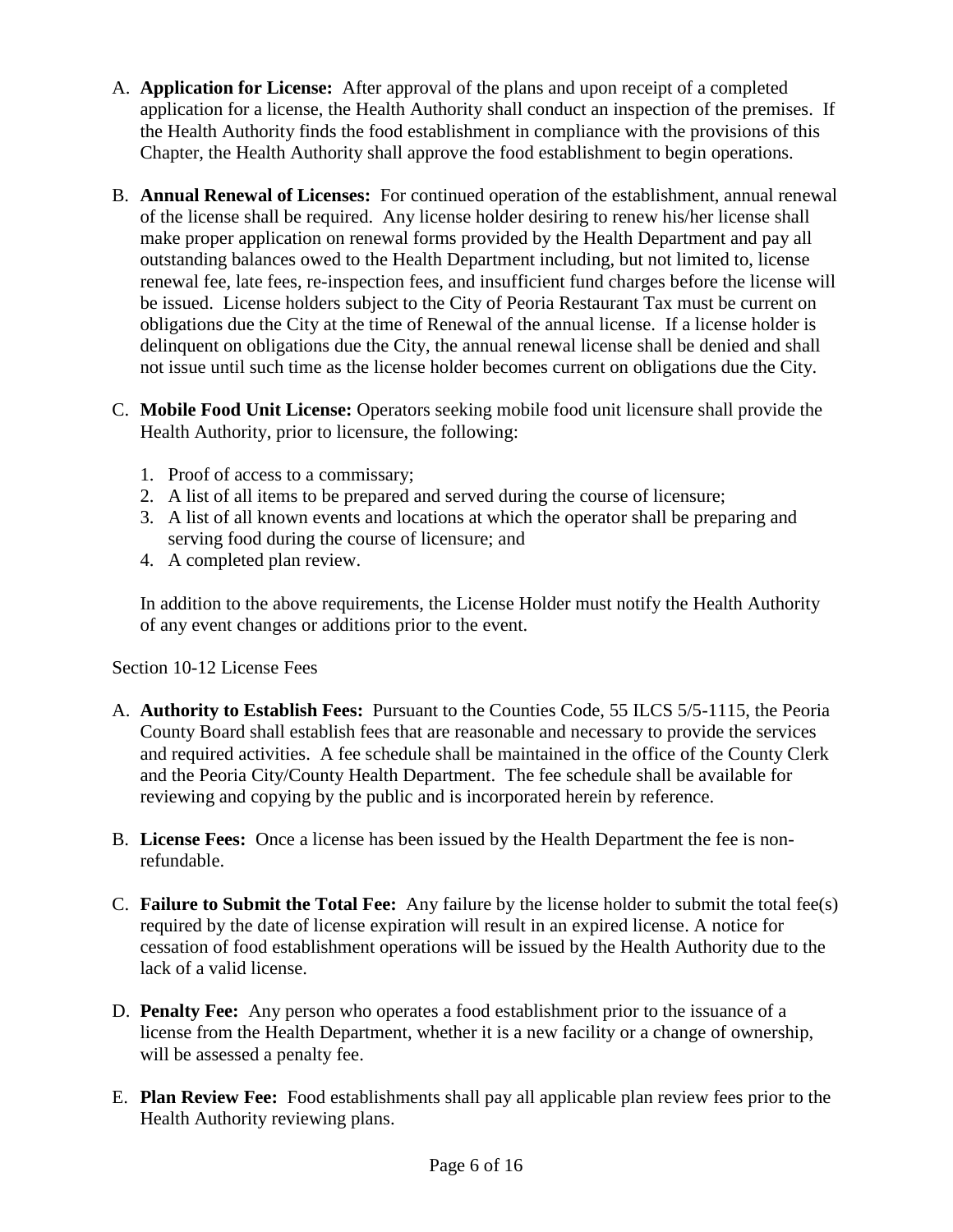Food from establishments outside the jurisdiction of the Peoria City/County Health Department shall be allowed if such food establishments conform to the provisions of this Chapter or equivalent provisions and can provide proof of a valid license from an appropriate regulatory public health authority.

### Section 10-14 Plan Reviews

No food establishment shall be constructed, remodeled, or converted except in accordance with plans and specifications approved by the Health Authority.

- A. **Plan Review:** The Health Authority shall conduct a plan review whenever food establishments:
	- 1. Are newly constructed or extensively remodeled;
	- 2. Are adding a major piece or pieces of equipment;
	- 3. Are converted for use as a food establishment, other than a temporary food service establishment; or
	- 4. Make changes in the existing menu requiring a change in equipment or operation of an existing food establishment.
	- 5. Change of License Holder: The Health Authority may waive the plan review based on information provided in the Change of License Holder application.
- B. **Submission of Documents:** Before such work begins, food establishments shall submit the following to the Health Department for review and approval:
	- 1. Plan Review Application form as provided by the Health Authority;
	- 2. Properly prepared plans to scale and specifications, including those illustrating layout, arrangement, location, size and type of fixed equipment, and construction materials;
	- 3. Copies of the proposed menu, hours of preparation, and hours of operation;
	- 4. Plan review fee; and
	- 5. Any other information the Health Authority deems necessary to evaluate the proposal.

Section 10-15 Pre-Operational Inspections

Every food establishment shall be inspected by the Health Authority prior to the beginning or resumption of operations to determine compliance with approved plans, specifications, and the requirements of this Chapter prior to the issuance or reinstatement of a license to operate.

## **DIVISION 2: INSPECTIONS AND RATING**

Section 10-16 Frequency

At minimum, the Health Authority shall inspect each food establishment within Peoria County as follows:

| Category I  | three $(3)$ times annually |  |
|-------------|----------------------------|--|
| Category II | two $(2)$ times annually   |  |
|             |                            |  |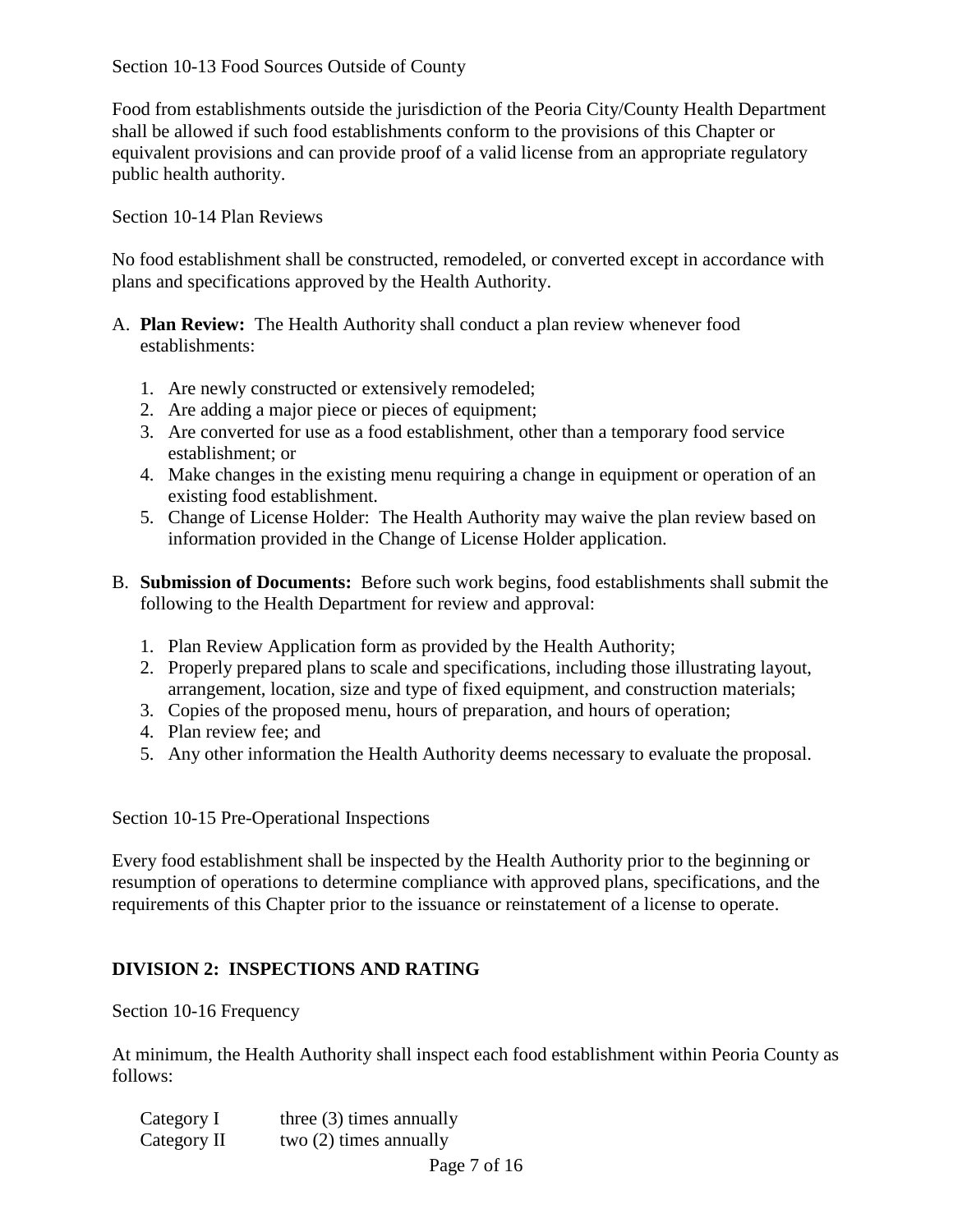Category III one (1) time annually

However, all categories and types of food establishments shall be inspected as many times as the Health Authority deems necessary to enforce the provisions of this Chapter.

Section 10-17 Right of Entry

The Health Authority shall have the right to enter any food establishment at any reasonable time for the purpose of conducting inspections to determine compliance with this Chapter. The Health Authority representative(s) shall properly identify themselves prior to entering the property and initiating an inspection.

### Section 10-18 Refusal of Entry

The Health Authority shall have access to any food establishment at reasonable times during hours of preparation and operation for the purpose of inspection as a condition of the acceptance and retention of a food service license. If denied access to a licensed food establishment for an authorized purpose, and after complying with this Chapter, the Health Authority may issue or apply for an issuance of an administrative warrant in order to gain access as provided in law. In addition, the Health Authority may seek a temporary restraining order to cease operations until the inspection is conducted.

Section 10-19 Examination of Records

The Health Authority may examine the records of food establishments to obtain pertinent information including, but not limited to, food and supplies purchased, food and food supplies received, and persons employed in such establishments.

Section 10-20 Reports

- 1. Whenever an inspection of a food establishment is conducted to determine compliance with this Chapter, the findings shall be recorded on the inspection report form provided by the Health Authority.
- 2. Said inspection report form shall constitute a legal notice of violations relating to this Chapter.
- 3. One (1) copy of the inspection report form shall be furnished to the operator or to the person in charge of the food establishment and one (1) copy shall be placed on file at the Health Department.

Section 10-21 Refusal to Sign Report

If a person in charge refuses to sign the report, the Health Authority shall inform the person who declines to sign an acknowledgement of receipt of inspectional findings that:

- A. **Receipt:** Acknowledgement of receipt does not indicate agreement with the inspection findings.
- B. **Obligation to Correct:** Refusal to sign an acknowledgement of receipt will not affect the license holder's obligation to correct the violation(s) noted in the inspection report within the time frames specified.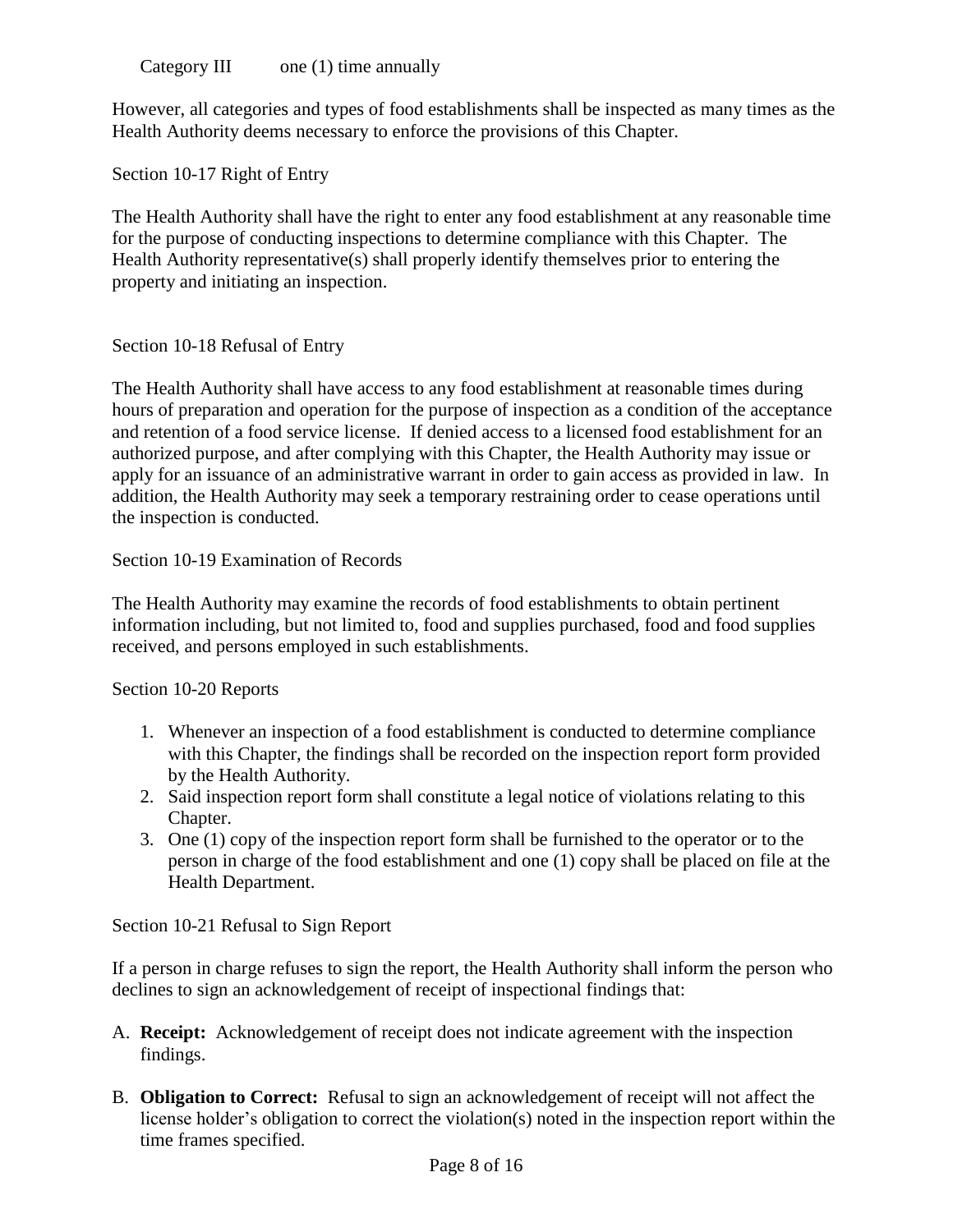C. **Noted:** A refusal to sign an acknowledgement of receipt is noted in the inspection report.

## Section 10-22 Correction of Violations

- A. **Inspection Report:** The completed inspection report form shall specify the time period for correction of the violations in accordance with the "Peoria City/County Health Department Food Safety Enforcement Procedure" as adopted by the Board of Health.
- B. **Imminent Health Hazard:** If an imminent health hazard exists, the food establishment shall immediately cease food service operations until such hazard is corrected, and the Health Authority grants authorization to resume operations.
- C. **Failure to Comply:** Failure to comply with any notice regarding violations which pose imminent health hazards or repeat violations issued in accordance with the provisions of this Chapter may result in the immediate suspension of the license.
- D. **Ceasing Operation:** Whenever a food establishment is required under the provisions of this Chapter to cease operations, it shall not resume operations until such time as a reinspection determines that conditions responsible for the requirement to cease operations no longer exist. Pursuant to Section 10-25 of this Chapter, the Health Authority shall offer the opportunity for reinspection within a reasonable amount of time, upon receipt of a written request for reinspection from the food establishment.
- E. **Follow-up Inspection:** When a follow-up inspection of a food establishment is necessary to ensure compliance with the previous inspection, a reinspection fee pursuant to the current Environmental Health fee schedule as adopted by the Board of Health shall be assessed.

Section 10-23 Examination and Condemnation of Food and Equipment

- A. **Sampling:** The Health Authority shall examine and/or take laboratory samples of food as often as it deems necessary for enforcement of this Chapter.
- B. **Embargo:** The Health Authority may, upon written notice to the owner or person in charge, place an embargo on any food or equipment which the Health Authority believes is in violation of this Chapter. The Health Authority shall tag, label, or otherwise identify any food or equipment subject to the embargo. It shall be unlawful for any person to move or alter an embargo notice or tag placed on food or equipment by the Health Authority.
	- 1. No food subject to an embargo shall be used, served, or moved from the food establishment. The Health Authority shall permit storage of the food under conditions specified in the embargo, unless storage is not possible without risk to the public health. In such cases the Health Authority shall require the denaturing or destruction of the food.
	- 2. Where equipment used in the preparation of food products is found to be in a state of disrepair, unsafe, unsuitable for use, or unsanitary, such equipment shall be taken out of use and an embargo placed on said items by the Health Authority. Such equipment shall not be returned to service until written permission is obtained from the Health Authority. Such equipment will not be altered, disposed of, or destroyed without permission of the Health Authority or authorized representative except on an order by a court of competent jurisdiction.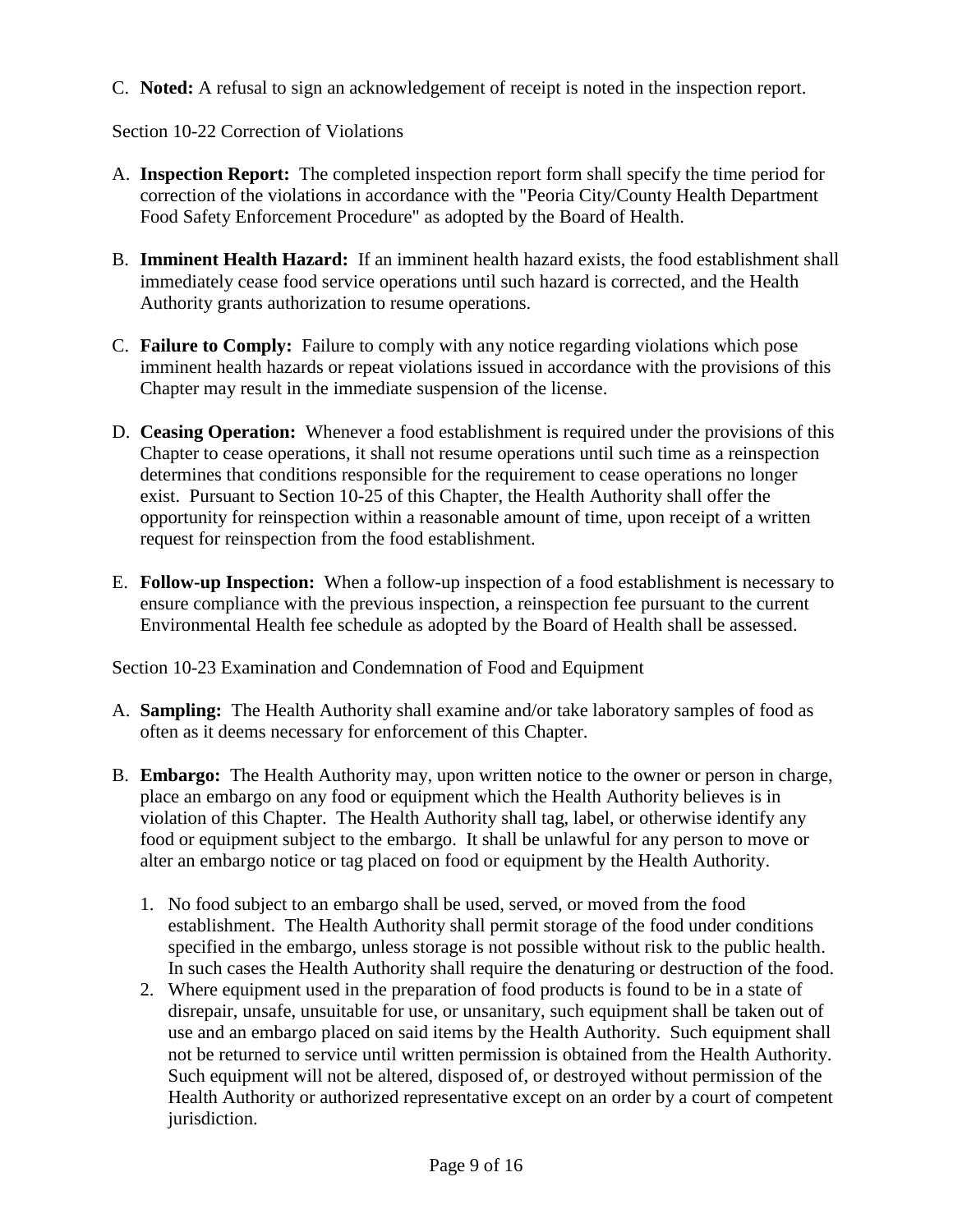3. The license holder may make a written request to the Health Authority for a hearing within five (5) business days of receiving the embargo. Such requests shall be made directly to the Health Authority. If no such request is made within this time period, the food subject to the embargo shall be destroyed. A hearing shall be held, if so requested. Based on the evidence produced at that hearing the embargo may be vacated, or the owner or person in charge of the food or equipment may be directed by written order to denature or destroy such food or equipment or to bring it into compliance with the provisions of this Chapter.

### Section 10-24 Imminent Health Hazard

A license holder shall immediately discontinue operations and must notify the Health Authority if an imminent health hazard may exist because of an emergency including, but not limited to, fire, flood, extended interruption of electrical or water service, sewage backup, misuse of poisonous or toxic materials, onset of an apparent foodborne illness outbreak, gross unsanitary occurrence or condition, or other circumstances that may endanger public health.

### Section 10-25 Reinspections

Any license holder whose license has been suspended may make a written request to the Health Authority to reinspect the premises for the purpose of reinstating the license. Such a request shall include a statement signed by the applicant stating that to the best of the applicant's knowledge the violations have been corrected.

Section 10-26 Resumption of Operations

If operations are discontinued as specified under this Chapter or otherwise according to law, the license holder shall obtain written approval from the Health Authority before resuming operations.

### Section 10-27 Variances

The Health Authority may grant a variance by modifying or waiving the requirements of this Chapter if in the opinion of the Health Authority a public health hazard will not result from the issuance of the variance. If a variance is granted, the Health Authority shall retain all pertinent information in its records for the establishment.

- A. **Documentation of Proposed Variance and Justification:** The following information must be provided by the person requesting the variance and approved by the Health Authority before a variance from a requirement of this Chapter is granted:
	- 1. A statement of the proposed variance of the Rules and Regulations citing relevant Chapter section numbers;
	- 2. An analysis of the rationale for how the potential public health hazards addressed by the relevant Chapter sections will be alternatively addressed by the proposal.
- B. **Conformance with Approved Procedures:** If the Health Authority grants a variance as provided under this section, the license holder shall comply with the plans and procedures that are submitted and approved as a basis for the variance.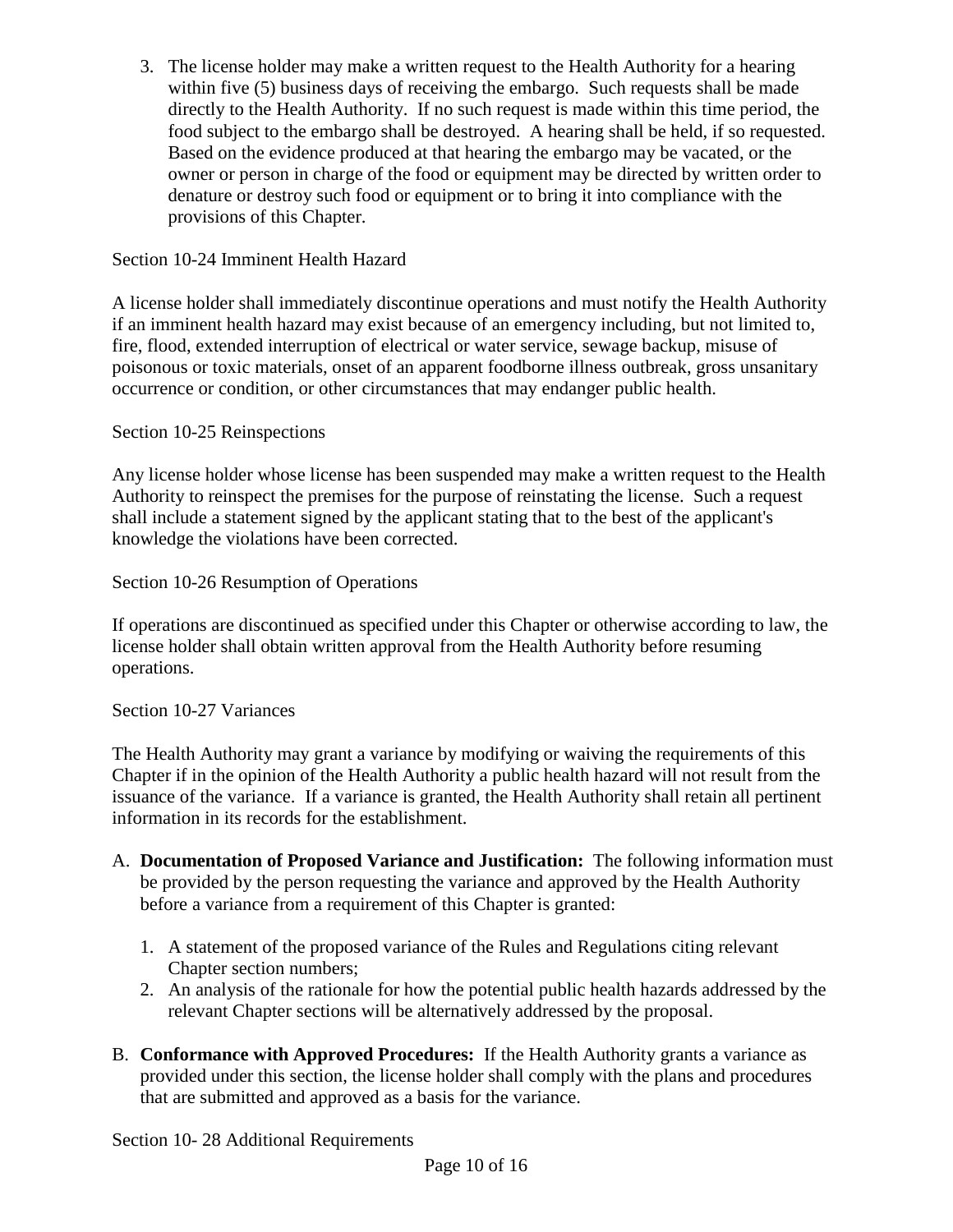- A. **Additional Requirements:** If necessary to protect against public health hazards or nuisances, the Health Authority may impose specific requirements in addition to the requirements contained in this Chapter.
- B. **Documentation:** The Health Authority shall document the conditions that necessitate the imposition of additional requirements and the underlying public health rationale. The documentation shall be provided to the license applicant or license holder, and a copy shall be maintained in the Health Department file for the food establishment.

## **DIVISION 3: TEMPORARY FOOD SERVICE ESTABLISHMENTS**

Section 10-29 Temporary Food Service Establishment General

The requirements outlined in Division 3: Temporary Food Service Establishments apply only to temporary food service establishments as defined by Code and are in addition to the requirements in other sections of this Chapter.

Section 10-30 Temporary Food Service Event Coordinator:

Any event which has a minimum of five (5) food vendors or points of sale must designate an Event Coordinator. The Event Coordinator shall complete and submit an "Event Coordinator Information" sheet in addition to any required Temporary Food Permit applications. The Event Coordinator Information sheet must be submitted at least fifteen (15) business days before the scheduled event. Any changes to the Event Coordinator Information sheet shall be filed not less than seven (7) business days prior to the event.

Section 10-31 Temporary Food Service Establishment Licenses

- A. **Submittal of Application:** A "Temporary Food Licensure Application" and the appropriate fee shall be submitted at least five (5) business days prior to the start of the event at which food will be provided. Each event participant shall pay a license fee for each food establishment.
- B. **Term:** Licenses issued to temporary food service establishments shall be valid for the dates stated on the license and shall expire no more than fourteen (14) consecutive days after the date of issuance.
- C. **Issuance:** Food service operators seeking licensure for a temporary food service establishment shall meet all applicable provisions of this Chapter and the "Peoria City/County Health Department Temporary Food Permit Rules" as adopted by the Board of Health prior to licensure.

Section 10-32 Temporary Food Service Establishment Fees

Food service operators seeking licensure for a temporary food service establishment who do not submit an application to the Health Authority at least five (5) business days prior to the start of the event shall be assessed a late temporary food establishment fee in addition to the license fee.

Section 10-33 Temporary Food Service Establishment Inspections and Corrections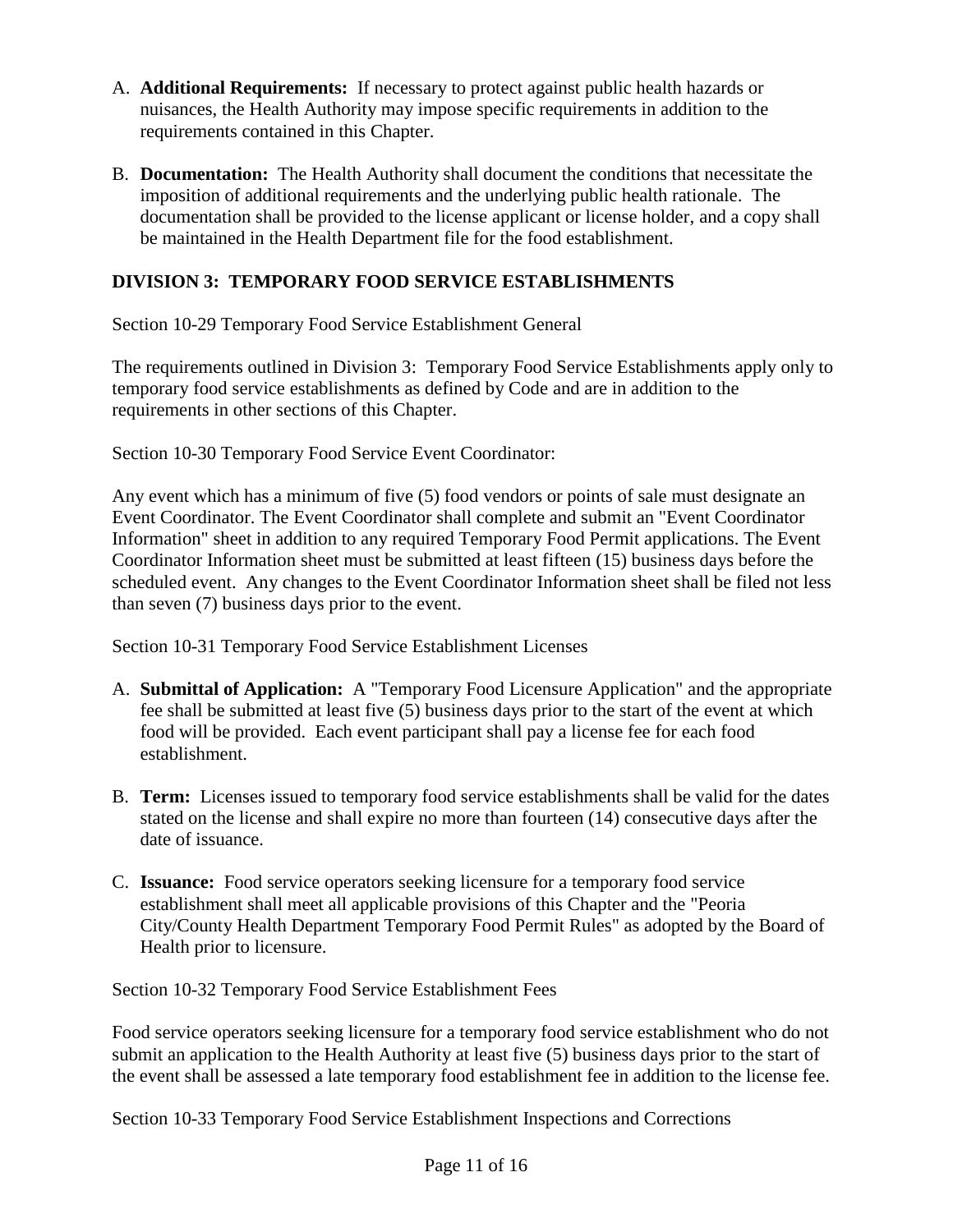- A. **Frequency:** The Health Authority shall provide consultation and/or on-site inspections for each temporary food establishment a minimum of one (1) time for each license issued and shall make as many additional inspections or re-inspections as are necessary for the enforcement of this Chapter.
- B. **Correction of Violations:** All violations shall be corrected immediately. If violations are not corrected and pose an imminent health hazard, the food establishment shall immediately cease food service operations.

## **DIVISION 4: SIDEWALK AND STREET FOOD VENDOR**

Section 10-34 Sidewalk and Street Food Vendor General

The requirements outlined in Division 4: Sidewalk and Street Food Vendor apply only to Sidewalk and Street Food Vendors and are in addition to the requirements in other sections of this Chapter.

Section 10-35 Sidewalk and Street Food Vendor Licenses

- A. **Terms:** Licenses issued to Sidewalk and Street Food Vendors shall be valid from the date of issue, shall expire no later than December 31 of that calendar year, and are valid for only the location on the license.
- B. **Issuance:** Sidewalk and Street Food Vendors seeking a license shall provide the following information to the Health Authority, prior to licensure:
	- 1. Proof of access to a commissary;
	- 2. Hours of access to the commissary;
	- 3. A list of all items to be prepared and served during the course of licensure;
	- 4. Proof of approval from the local governing body to operate in the location for which they have applied;
	- 5. A list of all equipment to be utilized; and
	- 6. Hours of operation including set up and tear down.

Section 10-36 Sidewalk and Street Food Vendor Inspections

- A. **Frequency:** The Health Authority shall inspect Sidewalk and Street Food Vendors a minimum of once a month. All facilities licensed under this category shall automatically be classified as a Category I facility unless otherwise determined by the Health Authority.
- B. **Correction of Violations:** All violations shall be corrected immediately. If violations are not corrected and pose an imminent health hazard, the food establishment shall immediately cease food service operations.

## ARTICLE III. ENFORCEMENT

Section 10-37 Prevention of Transmission of Disease

When the Health Authority has reasonable cause to suspect possibility of disease transmission from any food establishment employee, the Health Authority may secure a morbidity history of the suspected employee or make any other investigation as may be indicated and shall take appropriate action. The Health Authority may require any or all of the following measures: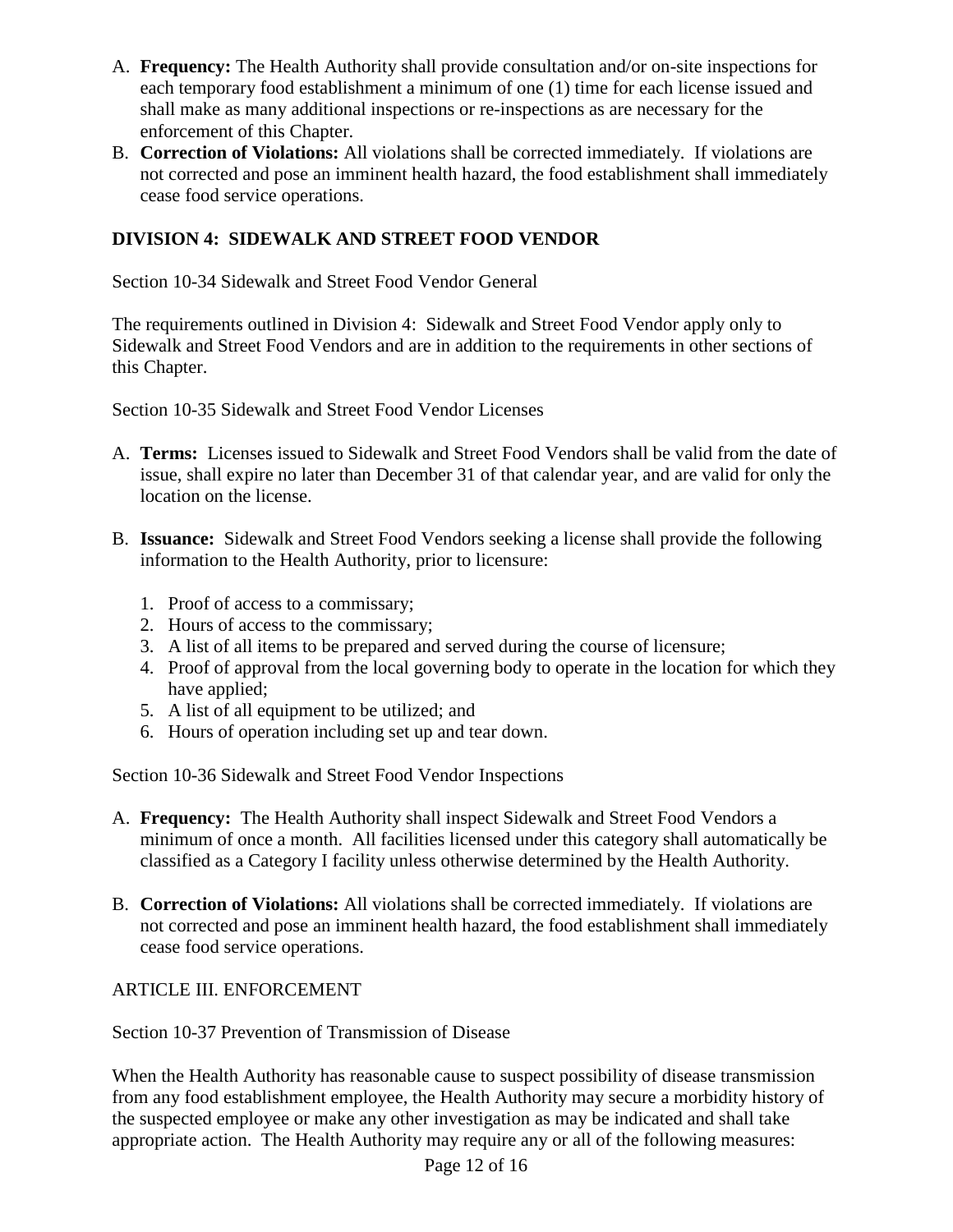- a. The immediate exclusion of the employee from all food establishments;
- b. The immediate closure of the food establishment concerned until, in the opinion of the Health Authority, no further danger of disease outbreak exists;
- c. Restriction of the employee's services to some area of the establishment where there would be no danger of transmitting disease; and/or
- d. Medical and laboratory examinations of the employee and of other employees, including a physical examination and analysis of bodily fluids.

Section 10-38 License Suspension

At any time the Health Authority determines that a license holder or operator is not in compliance with the provisions of this Chapter, it shall issue a notice under the provisions of this Chapter to the license holder or operator. Said notice shall state the nature of the violation and a reasonable time in which corrective action must be taken.

- A. **Imminent Health Hazard:** In the event that such violation constitutes an imminent health hazard, the aforesaid notice may also require the immediate suspension of the entire operation of the establishment or portions thereof. Any person to whom such notice is issued shall comply immediately therewith.
- B. **Suspension:** Two (2) suspensions during a twelve-consecutive-month period shall constitute grounds for permanent revocation.
- C. **Service of Notice:** Whenever a license holder or operator has failed to comply with any notice issued under the provisions of this Chapter, the Health Authority may serve said license holder or operator with a notice stating his license is suspended and operations are to cease immediately or as ordered by the Health Authority.
- D. **Cause:** A license may be suspended for cause pending its revocation or a hearing relative thereto.

Section 10-39 Revocation

For serious or repeated violations of any provisions of this Chapter or for interference with the Health Authority in the performance of its duties, the Health Authority may hold a hearing to permanently revoke a license. The license holder shall be given notice of the revocation and shall be notified of the opportunity to request a hearing before the Health Authority. Prior to such action, the Health Authority shall notify the license holder that the license is subject to revocation and advise that the license shall be permanently revoked at the end of ten (10) business days following service of such notice unless a request for a hearing is filed with the Health Authority by the license holder within the ten (10) business day period.

Section 10-40 Hearings

All hearings provided for in this Chapter shall be conducted by the Health Authority at a time and place to be designated by the same. Said hearings shall be conducted in accordance with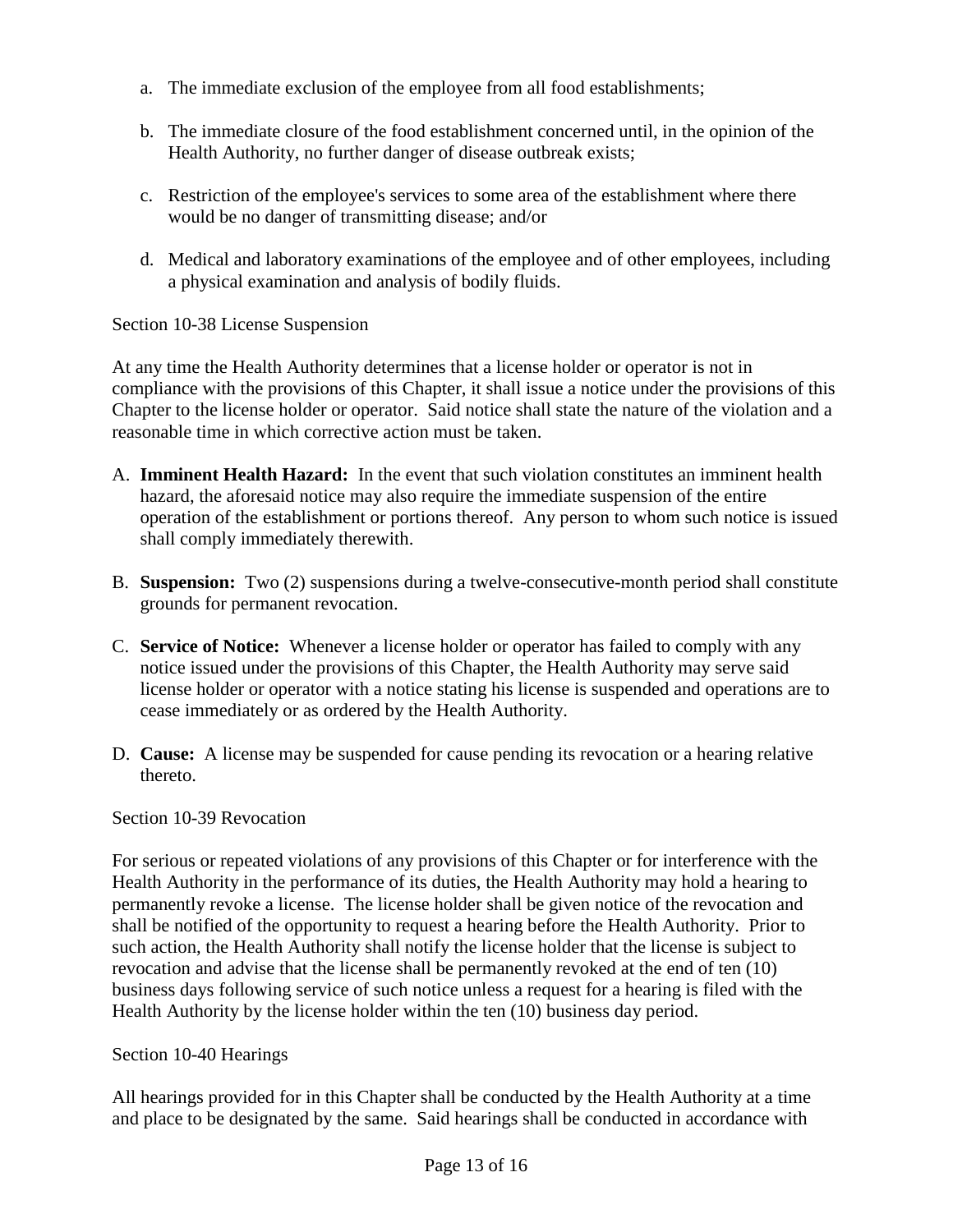rules as may be adopted by the Health Authority. A written report of the hearing decision shall be furnished to the license holder by the Health Authority.

## Section 10-41 Appeals

A license holder or operator whose license has been suspended or revoked may make a written request to the Health Authority for a hearing to contest the conditions of the suspension or revocation. In such cases where a license has been suspended, pursuant to Section 10-25 of this Chapter, such a license holder may additionally or alternatively make a written request to the Health Authority for reinspection.

Any food establishment for which the license has been suspended or revoked shall remain closed during those periods when an appeal and/or a hearing is being sought or under consideration.

The license holder may appeal the final decision of the Health Authority relative to the appropriate license classification of this Chapter to the Peoria County Board of Health or its successor.

All hearings shall be conducted so as to provide the parties with written notice of the hearings, adequate time to prepare, the right to present evidence in support of their position, the right to cross-examine, and the right to legal counsel at their expense. All hearings shall be conducted in an informal manner, with consideration to all parties.

The formal rules of evidence shall not apply; however, the hearing body may exclude irrelevant or immaterial evidence. The hearing body may ask questions of any witness to clarify a point or to assist the body in reaching a decision. Written notice of the hearing to a party may be waived by that party.

The decision of each appeal body shall be final.

Section 10-42 Service of Notices

Notices provided for under this Chapter shall be deemed to have been properly served when a copy thereof has been delivered personally to the license holder; if a corporation, to any officer thereof; or to the person in charge; or when such notice has been sent by registered or certified mail or delivery service to the address of the license holder as provided on the license application. A copy of such notices shall be filed with the records of the Health Authority.

Section 10-43 Penalties Other Than Suspension and Revocation of Licenses

Pursuant to the Board's authority under Section 5-20003 of the Counties Code, 55 ILCS 5/5- 20003, any person that violates any provisions of this Chapter shall be guilty of a class B misdemeanor, and upon conviction thereof, shall be punished by a term of imprisonment for not more than six (6) months, by a fine not to exceed five hundred dollars (\$500.00), or by both such term and fine. Each day upon which a violation occurs shall constitute a separate violation.

In addition to suspension, revocation, criminal conviction, or other remedy, the Health Authority may seek an injunction against any license holder or person violating this Chapter, as provided in the Illinois Food Handling Regulation Enforcement Act, 410 ILCS 625/1 et seq.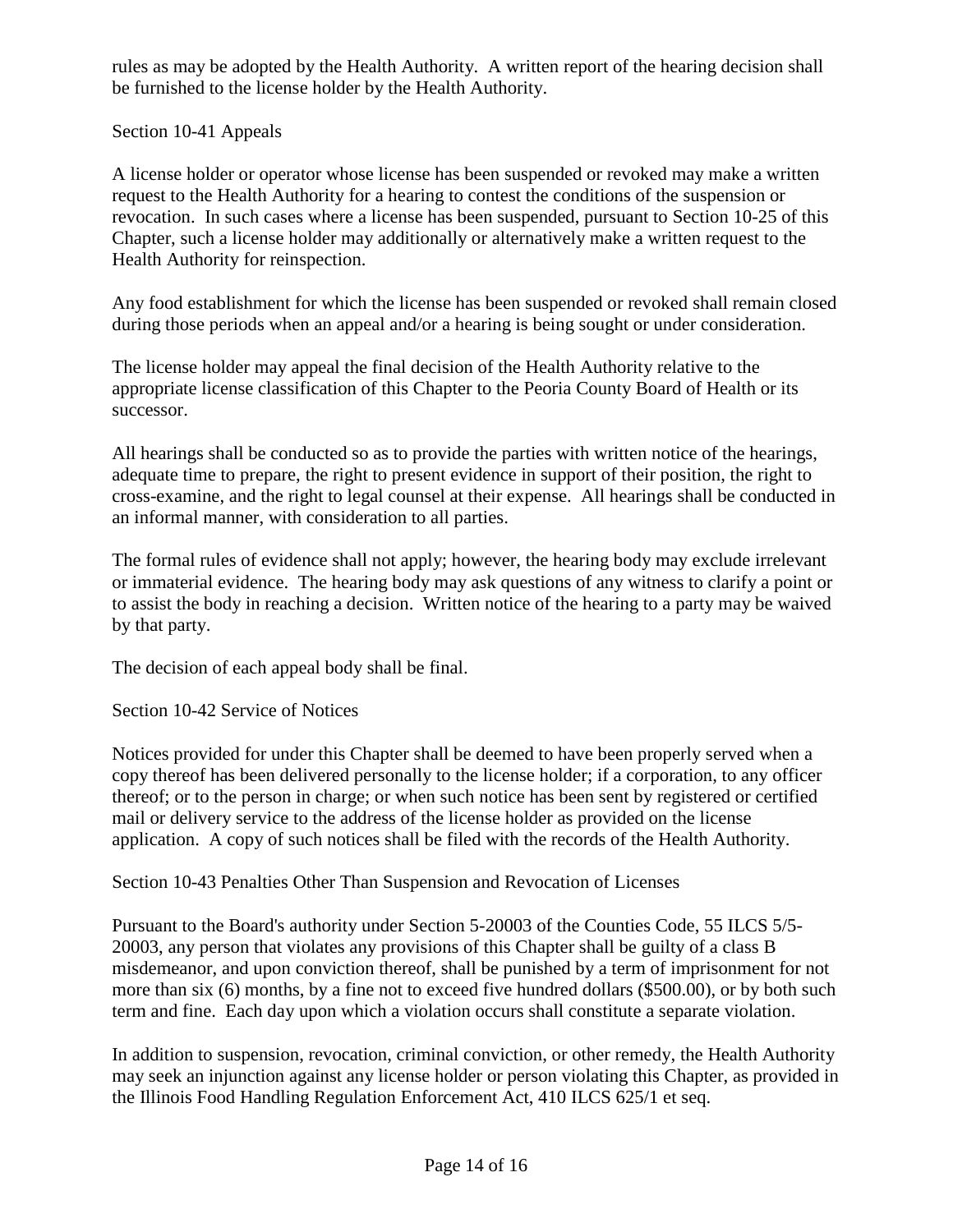## **Peoria City/County Environmental Health Fees**

# **FOOD PROGRAM**

#### **License Fees**

| <b>Annual</b>                                           |       |
|---------------------------------------------------------|-------|
| <b>High Risk</b>                                        | \$520 |
| <b>Medium Risk</b>                                      | \$350 |
| <b>Low Risk</b>                                         | \$260 |
| <b>Reduced Annual Fees:</b>                             |       |
| Non-Profit & No charges assessed on behalf of recipient | \$0   |
| <b>Public Schools</b>                                   | \$0   |
| <b>Local Governmental</b>                               | \$0   |
| <b>Annual License Late Fees:</b>                        | \$75  |
| <b>Sidewalk and Street Food Vendor License Fees:</b>    |       |
| <b>High Risk</b>                                        | \$520 |
| <b>Medium Risk</b>                                      | \$350 |
| <b>Low Risk</b>                                         | \$260 |
| <b>Seasonal License Fees:</b>                           |       |
| <b>High Risk</b>                                        | \$430 |
| <b>Medium Risk</b>                                      | \$300 |
| Low Risk                                                | \$200 |
| <b>Temporary License Fees: (no reduced fee)</b>         |       |
| Temp Food 8-14 Days                                     | \$120 |
| Temp Food 4-7 Days                                      | \$90  |
| Temp Food 1-3 Days                                      | \$55  |
| Peoria County Licensed Food Service Establishment 1day  | \$0   |
| Temp Food 1-3 Days (10 applications*)                   | \$495 |
| (*Must be paid and submitted at same time)              |       |

Temporary food service operators/applicants who fail to apply at least five (5) business days prior to the scheduled temporary event, will be assessed the late fee.

#### **Penalty Fee** \$100

(For operating without a valid Food Safety License)

Annual and Sidewalk and Street Vendor License fees shall be prorated by 50% if license is issued after June 30 of the calendar year.

#### **OTHER FEES**

| <b>Recheck Fees:</b>                          |       |  |  |
|-----------------------------------------------|-------|--|--|
| <b>First Recheck Inspection</b>               | \$50  |  |  |
| Second Recheck Inspection                     | \$70  |  |  |
| Third $\&$ All Subsequent Recheck Inspections | \$90. |  |  |